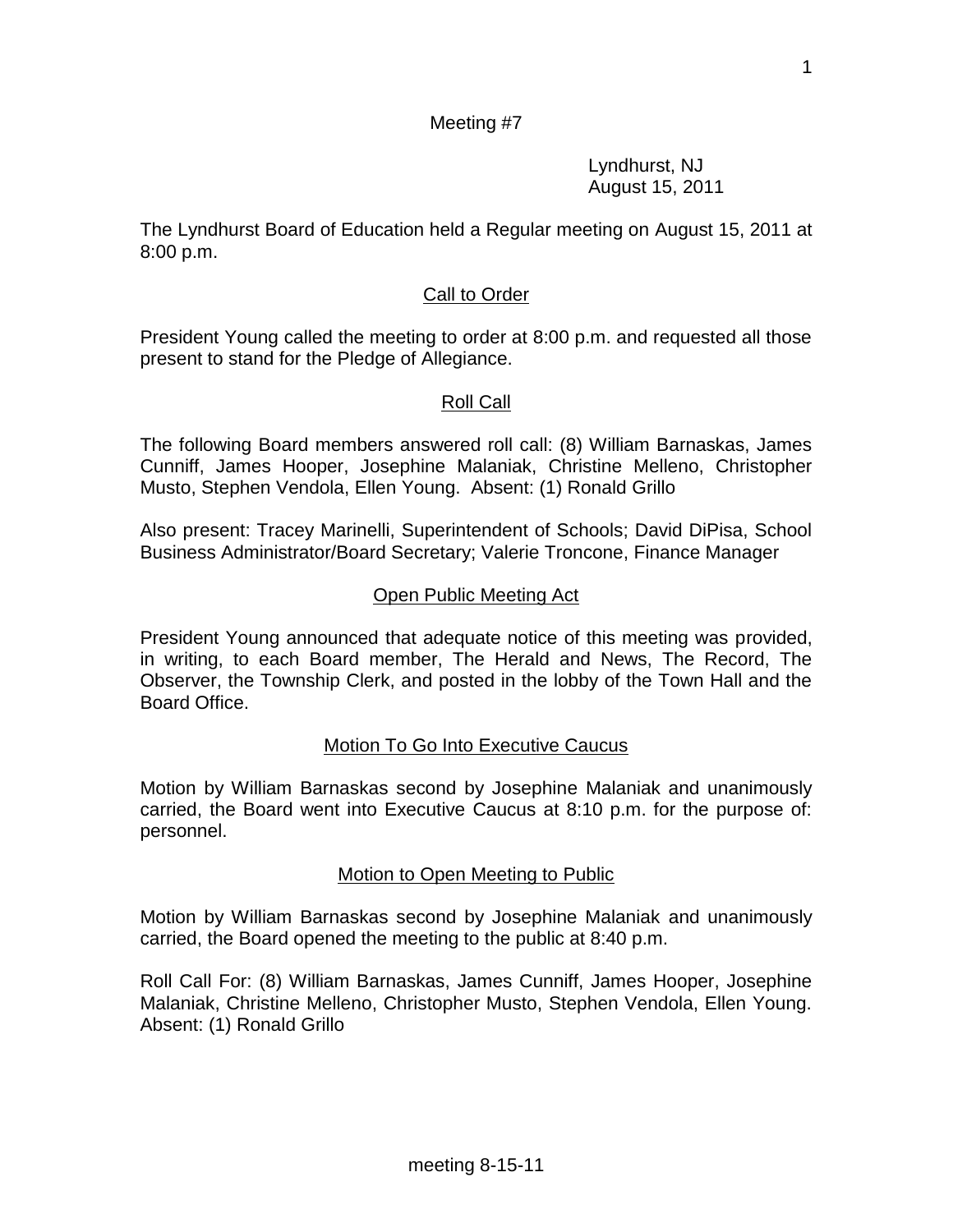#### Approval of Minutes

Motion by James Hooper second by Stephen Vendola that the Lyndhurst Board of Education approve the minutes of Meeting #2, May 5, 2011; Meeting #3, May 16, 2011 and Meeting #4, June 13, 2011.

Roll Call For: (8) William Barnaskas, James Cunniff, James Hooper, Josephine Malaniak, Christine Melleno, Christipher Musto, Stephen Vendola., Ellen Young. Absent: (1) Ronald Grillo.

Motion by Christine Melleno second by James Hooper that the Lyndhurst Board of Education approve the minutes of Meeting #5, June 27, 2011 and Meeting #6, July 18, 2011.

Roll Call For: (7) James Cunniff, Josephine Malaniak, Christine Melleno, Christopher Musto, Stephen Vendola, Ellen Young. Absent: (1) Ronald Grillo. Abstain: (1) William Barnaskas.

#### Finance Committee

Any Board member who takes exception to any of the following listed actions under the category of Finance may so indicate now and a separate motion for each of the excepted actions will be entertained.

Motion made by James Cunniff second by Christopher Musto that the following Finance actions of the Board numbered 1 through 17 exception actions be adopted.

Roll Call For: (8) William Barnaskas, James Cunniff, James Hooper, Josephine Malaniak, Christine Melleno, Christopher Musto, Stephen Vendola, Ellen Young. Absent: (1) Ronald Grillo

- 1. BE IT RESOLVED, by the Lyndhurst Board of Education that it has received and accepts the financial reports of the Secretary and Treasurer of School Monies for the month ended July 31, 2011 and certifies that the reports indicate that no major account or fund is over-expended in violation of NJAC 6A:23-2.11(a) and that sufficient funds are available to meet the district's financial obligations for the remainder of the school year. A copy of the certification shall be included in the minutes.
- 2. BE IT RESOLVED, that the payroll for the month ended July 31, 2011 be and the same is hereby approved and ordered paid:

Payroll \$442,615.87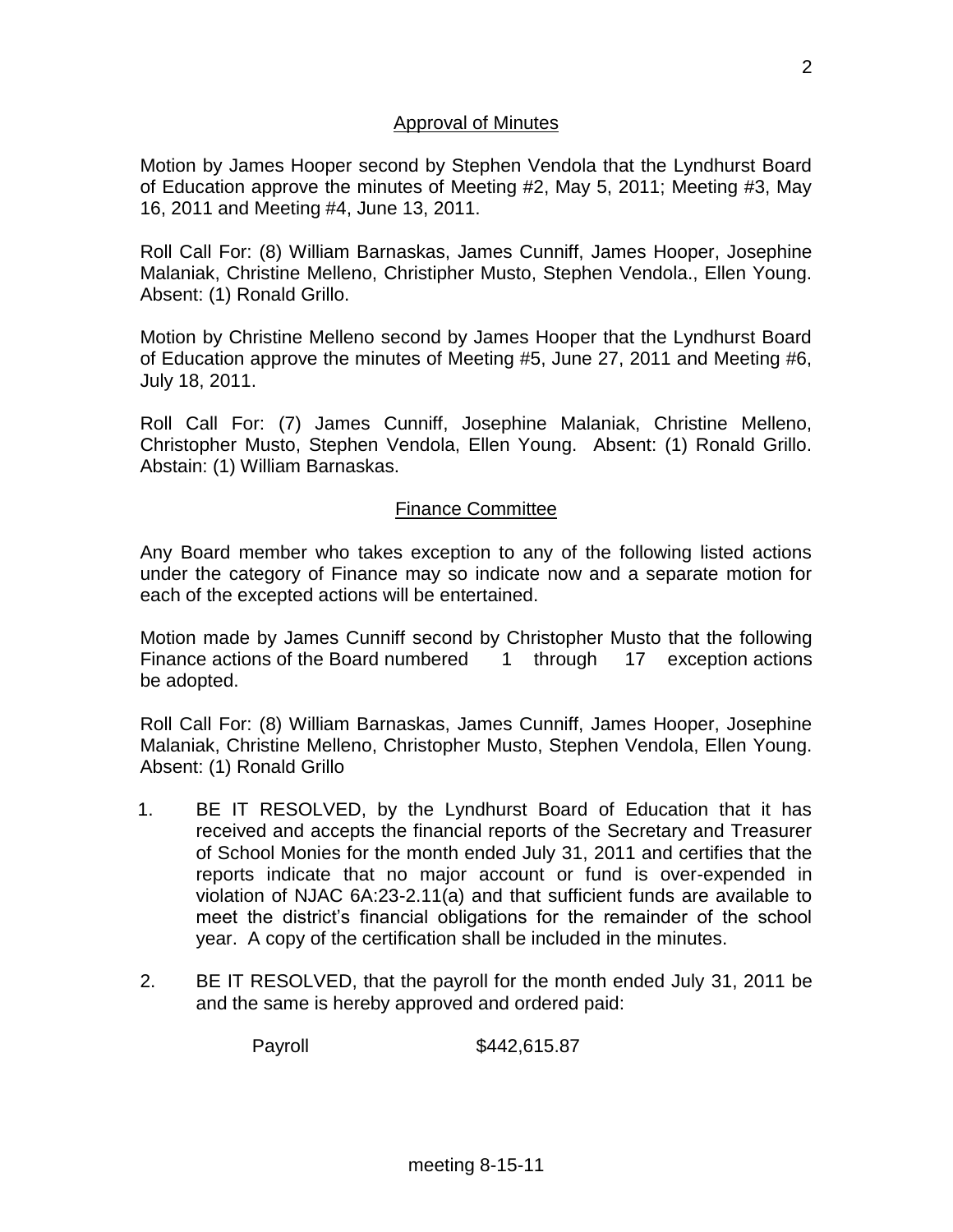3. BE IT RESOLVED, that the attached list of supplies received and services rendered to the Board of Education of the Township of Lyndhurst, County of Bergen, for the month ended August 15, 2011 be and the same are hereby approved and ordered paid:

| Current Expense (Fund 11)  |     | \$1,569,131.80 |
|----------------------------|-----|----------------|
| Special Revenue (Fund 20)  | \$  | 229.35         |
| Capital Projects (Fund 30) | \$  | 2.47           |
|                            |     |                |
| Total                      |     | \$1,569,363.62 |
|                            |     |                |
| Debt Service (Fund 40)     | \$  | 392,970.00     |
| General Ledger             | \$. | 15,130.99      |
|                            |     |                |
| Accounts Payable (Fund 11) | \$  | 167,092.44     |
|                            |     |                |
| Accounts Payable (Fund 20) |     | 26,990.10      |

4. BE IT RESOLVED, that the ACCP/BCCP supplies received and services rendered to the Board of Education of the Township of Lyndhurst, County of Bergen, for the month of July 2011, be and the same are hereby approved and ordered paid:

Supplies/Telephone/Misc \$34,954.50

5. BE IT RESOLVED, that cafeteria services rendered to the Board of Education of the Township of Lyndhurst, County of Bergen, for the month of July 2011, be and the same are hereby approved and ordered paid:

Services \$24,847.47

- 6. BE IT RESOLVED, that the Lyndhurst Board of Education approve the attached transfers for the month of July 2011.
- 7. BE IT RESOLVED, that the Lyndhurst Board of Education rescind Finance Motion #3, June 27, 2011 meeting.

Motion now reads:

BE IT RESOLVED, that the attached list of supplies received and services rendered to the Board of Education of the Township of Lyndhurst, County of Bergen, for the month ended June 30, 2011 be and the same are hereby approved and ordered paid: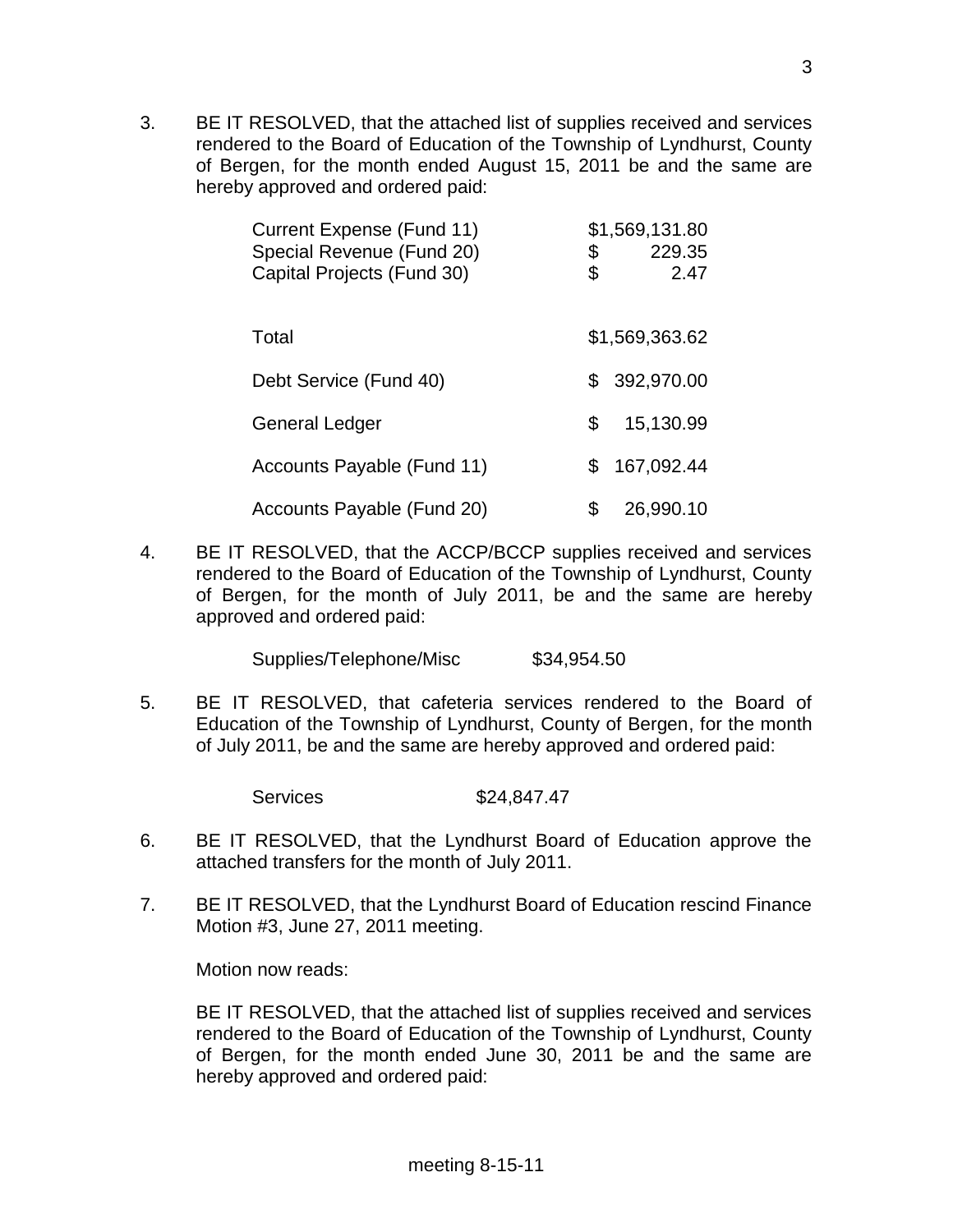| Current Expense (Fund 11)<br>Special Revenue (Fund 20) | \$204,597.62<br>\$24,074.66 |
|--------------------------------------------------------|-----------------------------|
| Total                                                  | \$228,672.28                |
| <b>General Ledger</b>                                  | \$58,439.24                 |

8. BE IT RESOLVED, that the Lyndhurst Board of Education rescind Finance Motion #6, June 27, 2011 meeting.

Motion now reads:

BE IT RESOLVED, that the Lyndhurst Board of Education approve the attached revised transfers for the month of June 2011.

9. BE IT RESOLVED, that the Lyndhurst Board of Education rescind Finance Motion #4, June 27, 2011 meeting.

Motion now reads:

BE IT RESOLVED, that the ACCP/BCCP supplies received and services rendered to the Board of Education of the Township of Lyndhurst, County of Bergen, for the month of June 2011, be and the same are hereby approved and ordered paid:

| <b>Payroll/Payroll Taxes</b> | \$16,785.09 |
|------------------------------|-------------|
| Supplies/Telephone/Misc.     | \$50,277.87 |
| <b>Tuition Refunds</b>       | \$426.85    |
|                              |             |
| Total                        | \$67,489.91 |

- 10. BE IT RESOLVED, that the Lyndhurst Board of Education contract with The After-Hours Club for Kids to operate the BCCP/ACCP Program for the 2011-2012 school year. Contract to follow.
- 11. BE IT RESOLVED, that the Lyndhurst Board of Education enter into a vending agreement with the South Bergen Jointure commission for the 2011-2012 school year to provide breakfast and lunch to the South Bergen Jointure students at Jefferson School.
- 12. BE IT RESOLVED, that the Lyndhurst Board of Education accept \$19,550.00 in 2011-2012 Non-Public Nursing Services Entitlement for Sacred Heart School.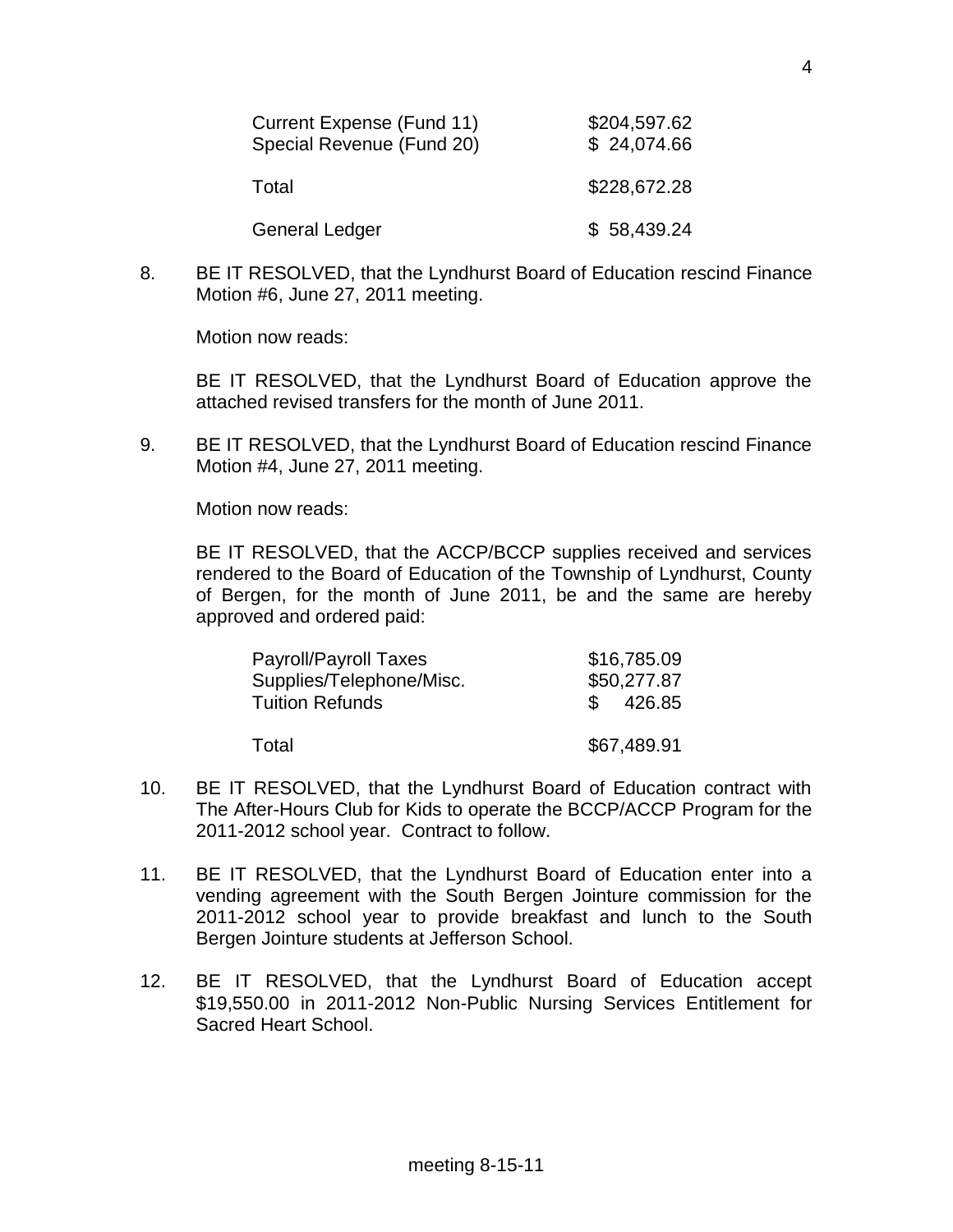- 13. BE IT RESOLVED, that the Lyndhurst Board of Education accept \$13,686.00 in 2011-2012 Non-Public Textbook Aid Entitlement for Sacred Heart School.
- 14. BE IT RESOLVED, that the Lyndhurst Board of Education approve a salary of \$20,000 per degreed aide for the 2011-2012 school year for Lyndhurst High School Transition Resource Programs.
- 15. BE IT RESOLVED, that the Lyndhurst Board of Education approve a FY 2012 NCLB Grant application in the amount of \$344,131.00 for the 2011- 12 school year.
- 16. BE IT RESOLVED, at the recommendation of the Lyndhurst Board of Education attorney, that all electrical bids be rejected.
- 17. BE IT RESOLVED, at the recommendation of the Lyndhurst Board of Education attorney, that all plumbing bids be rejected.

## Education & Curriculum Committee

Any Board member who takes exception to any of the following listed actions under the category of Education & Curriculum may so indicate now and a separate motion for each of the excepted actions will be entertained.

Motion made by Josephine Malaniak second by Christine Melleno that the following Education & Curriculum actions of the Board numbered 1 through 5 exception actions be adopted.

Roll Call For: (8) William Barnaskas, James Cunniff, James Hooper, Josephine Malaniak, Christine Melleno, Christopher Musto, Stephen Vendola, Ellen Young. Absent: (1) Ronald Grillo

- 1. BE IT RESOLVED, that the Lyndhurst Board of Education approve the Uniform State Memorandum of Agreement between the Lyndhurst Board of Education and the Lyndhurst Police Department for the 2011-2012 school year. A copy is on file in the Board Office.
- 2. BE IT RESOLVED, that the Lyndhurst Board of Education adopt the Lyndhurst School District's Curriculum and all Programs encompassed therein, more particularly defined as Curriculum and Programs in the areas of Art, Character Education, Comprehensive Equity Plan, Early Childhood/Pre-Kindergarten, English as a Second Language, Gifted and Talented Education, Guidance, Health and Family Life, Holocaust and Genocide, Instrumental Music, Interdisciplinary Drug, Alcohol and Substance Abuse, Language Arts, Mathematics, Physical Education, Remedial Education, Science, Social Studies including Amistad, Special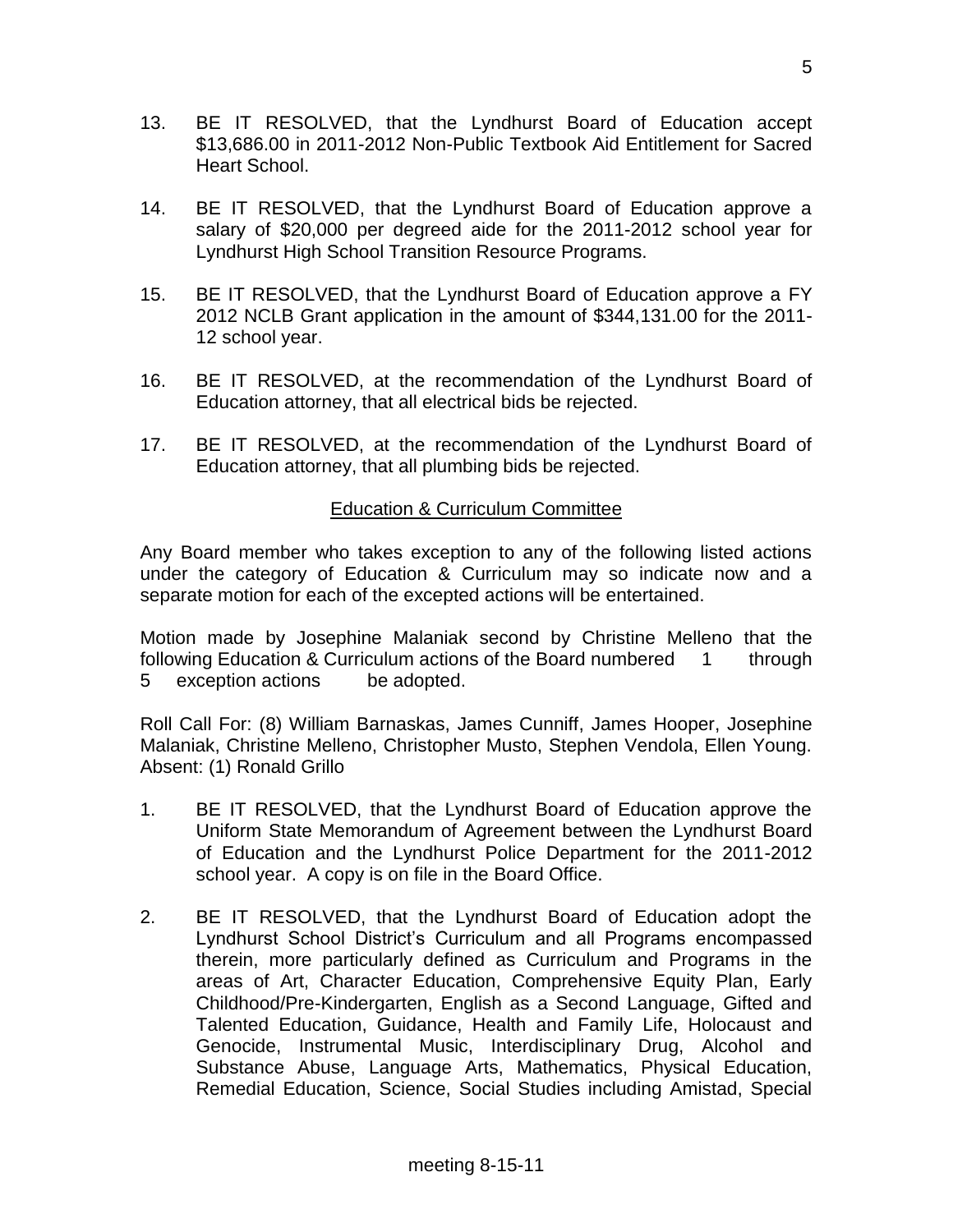Education Transition, Vocal Music, and World Language. Copies are on file in the Superintendent's Office and all schools.

3. BE IT RESOLVED, that the Lyndhurst Board of Education approve the following stipend name changes and job descriptions:

| Assistant Musical Director | <b>Assistant Musical Director-Vocal</b> |
|----------------------------|-----------------------------------------|
| <b>School Musical</b>      | <b>School Musical</b>                   |
|                            |                                         |

| Vocal Director        | Costumes/Publicity    |
|-----------------------|-----------------------|
| <b>School Musical</b> | <b>School Musical</b> |

From To

4. BE IT RESOLVED, that the Lyndhurst Board of Education approve the attached job descriptions:

> Pitt Director Scenery Coordinator of Musical Director of Musical

5. BE IT RESOLVED, that the Lyndhurst Board of Education approve the following Lyndhurst High School Band Course credit change:

All band students will be awarded a minimum of 5 credits for their daily participation. Beginning with the 2011-2012 school year, students will be offered additional credits at the completion of their additional requirements for marching band. Only those students who completely fulfill every obligation (rehearsals and performances) and exemplify the highest level of effort and performance will be awarded the extra credits (1 or 2). Each student will be evaluated by the Band Director, Assistant Band Director and Supervisor of Fine Arts.

## Rules & Regulations Committee

Any Board member who takes exception to any of the following listed actions under the category of Rules & Regulations may so indicate now and a separate motion for each of the excepted actions will be entertained.

Motion made by Stephen Vendola second by Christine Melleno that the following Rules & Regulations actions of the Board numbered 1 through 3 exception actions be adopted.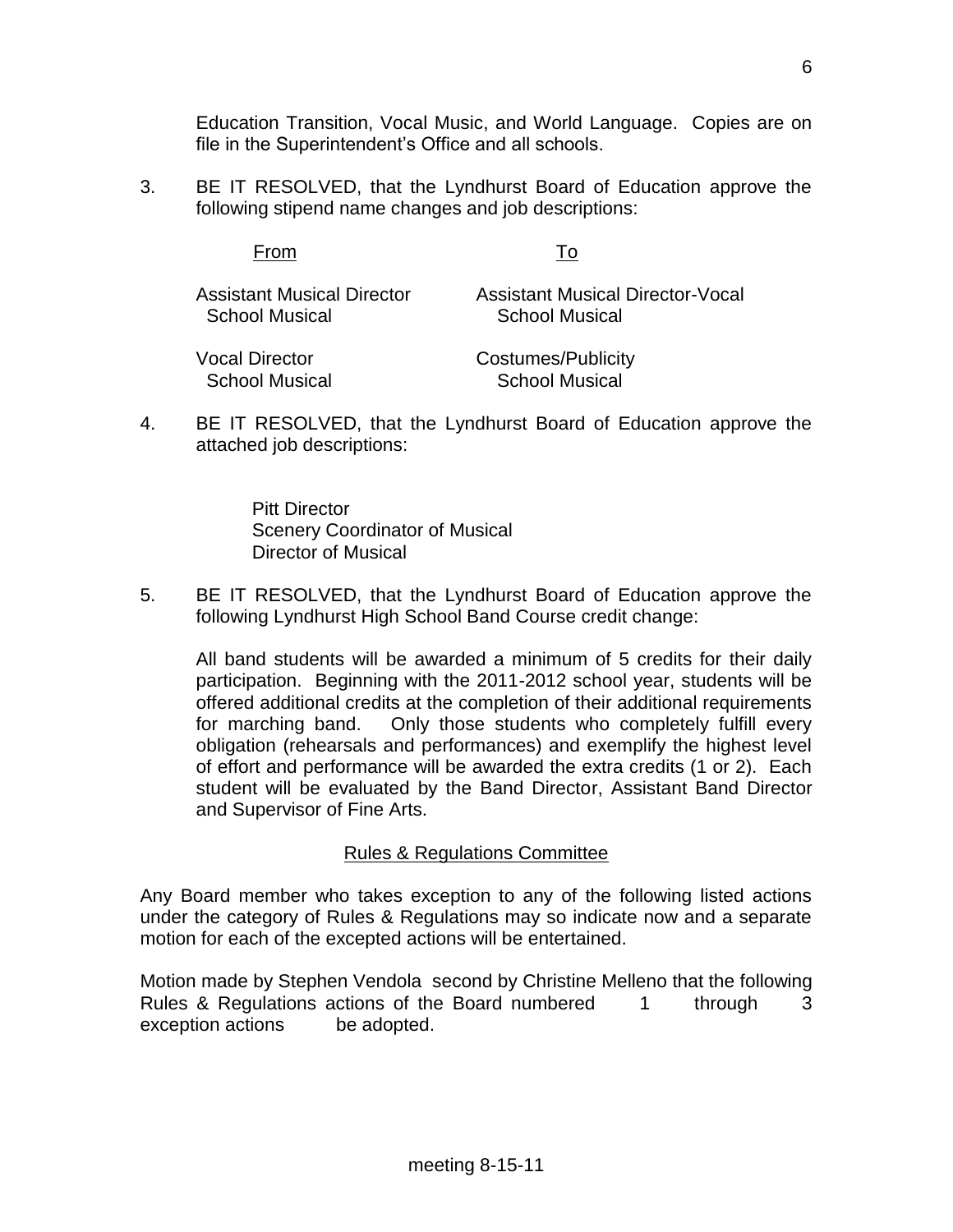Roll Call For: (8) William Barnaskas, James Cunniff, James Hooper, Josephine Malaniak, Christine Melleno, Christopher Musto, Stephen Vendola, Ellen Young. Absent: (1) Ronald Grillo

- 1. BE IT RESOLVED, that the Lyndhurst Board of Education would like to thank the Sedlock Family for their generous donation of their summer home for use by the Peer Retreat Group on August 10<sup>th</sup> through 12<sup>th</sup>.
- 2. BE IT RESOLVED, that the Lyndhurst Board of Education approve the following use of school facilities:

| <b>Organization</b>       | Place                     | Time, Date, Purpose                                                                                                       |
|---------------------------|---------------------------|---------------------------------------------------------------------------------------------------------------------------|
| <b>East Coast Designs</b> | Jefferson Gym             | 12:00-3:00 pm and<br>7:00 pm-9:00<br>7/26/11<br>6:00 pm-9:00 pm<br>7/27/11<br><b>Uniform Ordering</b>                     |
| <b>Mail Direct</b>        | Jefferson Gym             | 12:00-3:00 pm<br>7:00 pm-9:00 pm<br>7/19,20,21/11<br><b>Uniform Ordering</b>                                              |
| Lyndhurst HS PTSA         | Lyndhurst HS<br>Cafeteria | 7:00 pm-10:00 pm<br>2/6/12; 5/7/12<br>Meetings                                                                            |
| Roosevelt School PTA      | Roosevelt Gym             | 7:00 pm-9:00 pm<br>9/20; 10/18; 11/15;<br>12/20/11; 1/17; 2/21<br>3/20; 4/17; 5/15;<br>6/19/12<br><b>PTA Meetings</b>     |
| Roosevelt School PTA      | Roosevelt Gym             | 4:30 pm-6:30 pm<br>9/26; 10/24; 11/21;<br>1/2; 1/30; 2/27;<br>3/26; 4/30; 6/1/12<br>Delivery of Market<br>Day Frozen Food |

3. BE IT RESOLVED, that the Lyndhurst Board of Education approve the following policies.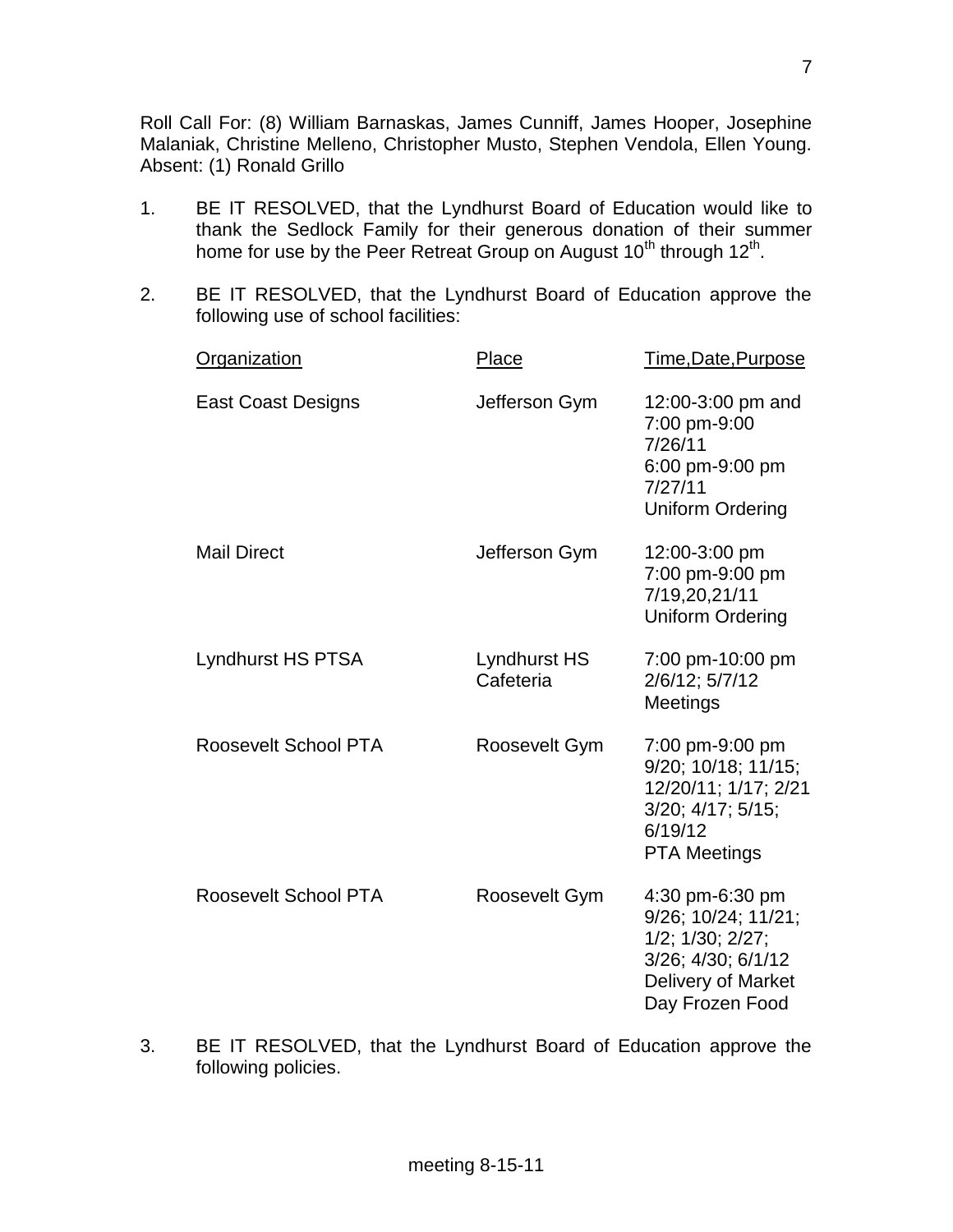| Policy 1100<br>(1 <sup>st</sup> reading)        | <b>Public Relations Program</b>                                            |
|-------------------------------------------------|----------------------------------------------------------------------------|
| Policy 1210<br>(1 <sup>st</sup> reading)        | <b>Special Interest Groups</b>                                             |
| Policy 2131<br>(1 <sup>st</sup> reading)        | <b>Superintendent's Duties</b>                                             |
| Policy 3100<br>(1 <sup>st</sup> reading)        | <b>Budget Preparation</b>                                                  |
| Policy 3230<br>(1 <sup>st</sup> reading)        | <b>Contracts for Goods or Services</b><br><b>Funded by Federal Grants</b>  |
| Policy 3235<br>(1 <sup>st</sup> reading)        | <b>Expenditures for Non-Employee</b><br>Activities, Meals and Refreshments |
| Policy 3326<br>(1 <sup>st</sup> reading)        | <b>Payment of Claims</b>                                                   |
| Policy 3453<br>(1 <sup>st</sup> reading)        | <b>Student Activity Fund</b>                                               |
| Policy 3515<br>(1 <sup>st</sup> reading)        | <b>Smoking on School Grounds</b>                                           |
| Policy 3571<br>(1 <sup>st</sup> reading)        | <b>Financial Reports</b>                                                   |
| Policy 3572<br>(1 <sup>st</sup> reading)        | <b>Audit and Comprehensive Annual</b><br><b>Financial Report</b>           |
| Policy 4117.6<br>(1 <sup>st</sup> reading)      | <b>Certification of Tenure Charges</b><br><b>Teaching Staff Members</b>    |
| Regulation #4117.6<br>(1 <sup>st</sup> reading) | <b>Certification of Tenure Charges</b>                                     |
| Policy 4133<br>(1 <sup>st</sup> reading)        | <b>School District Travel</b>                                              |
| Regulation #4440<br>(1 <sup>st</sup> reading)   | <b>School District Travel Procedures</b>                                   |
| Policy 5131.10<br>(1 <sup>st</sup> reading)     | Harassment, Intimidation and Bullying                                      |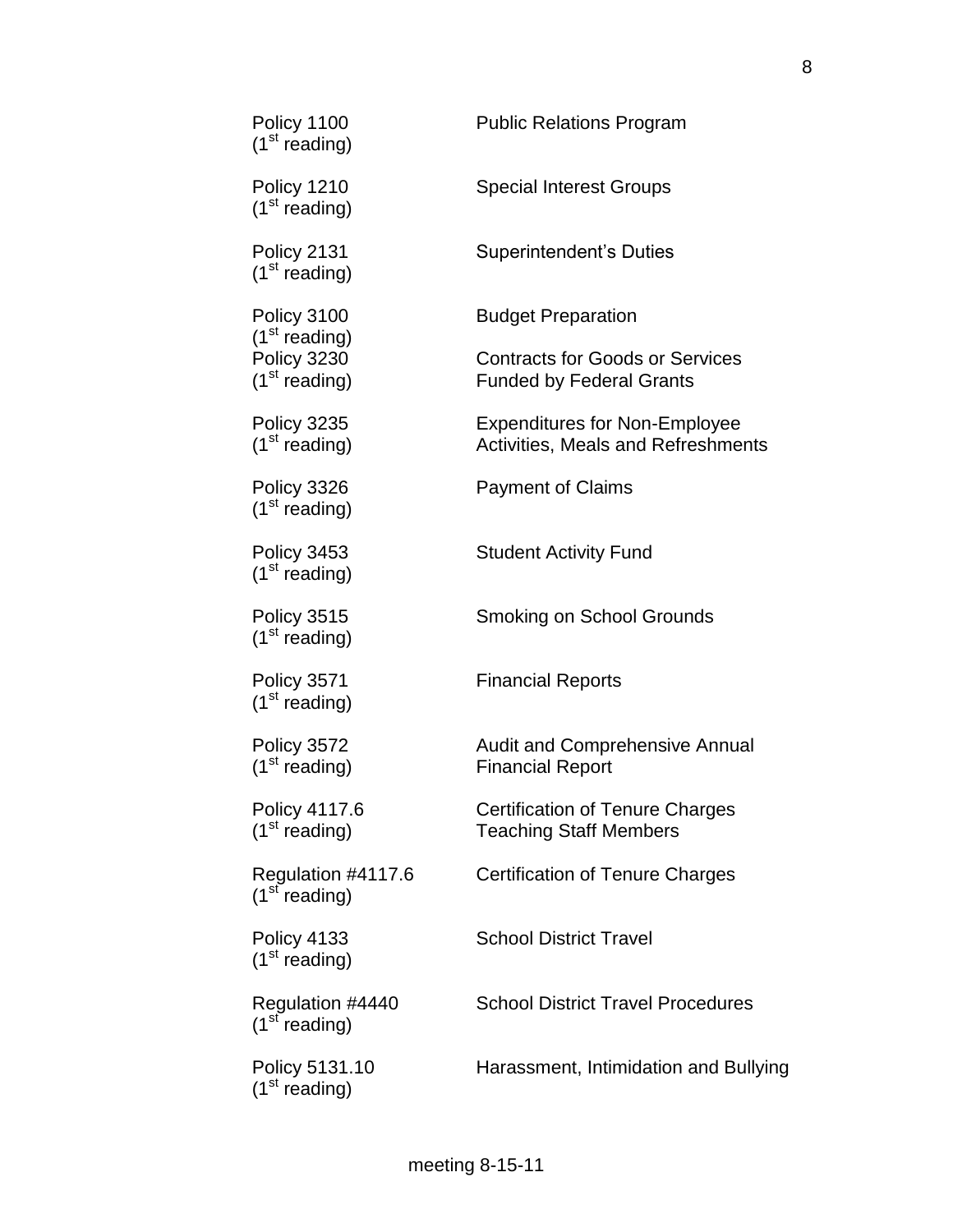| Policy 5131.5<br>(1 <sup>st</sup> reading)        | Reporting Violence, Vandalism,<br>Harassment, Intimidation, Bullying,<br>Alcohol and Other Drug Abuse |
|---------------------------------------------------|-------------------------------------------------------------------------------------------------------|
| Regulation 5131.5<br>(1 <sup>st</sup> reading)    | Reporting Violence, Vandalism,<br>Harassment, Intimidation, Bullying,<br>Alcohol and Other Drug Abuse |
| Policy 5141.21C<br>(1 <sup>st</sup> reading)      | Diabetes Management                                                                                   |
| Regulation #5141.21C<br>(1 <sup>st</sup> reading) | Diabetes Management                                                                                   |
| Policy 5141.35<br>(1 <sup>st</sup> reading)       | Immunization                                                                                          |
| Regulation #5141.35<br>(1 <sup>st</sup> reading)  | Immunization                                                                                          |
| Policy 5141.7<br>(1 <sup>st</sup> reading)        | <b>Pupil Intervention and Referral Services)</b>                                                      |
| Regulation 6114.1<br>(1 <sup>st</sup> reading)    | <b>Lockdown Procedures</b>                                                                            |
|                                                   |                                                                                                       |

#### Student Activities & Recognition Committee

Any Board member who takes exception to any of the following listed actions under the category of Student Activities & Recognition may so indicate now and a separate motion for each of the excepted actions will be entertained.

Motion made by Christine Melleno second by Josephine Malaniak that the following Student Activities & Recognition actions of the Board numbered 1 through 1 exception actions be adopted.

Roll Call For: (8) William Barnaskas, James Cunniff, James Hooper, Josephine Malaniak, Christine Melleno, Christopher Musto, Stephen Vendola, Ellen Young. Absent: (1) Ronald Grillo

1. BE IT RESOLVED, that the Lyndhurst Board of Education grant permission to the following classified students to attend out-of-district schools for the 2011-2012 school year.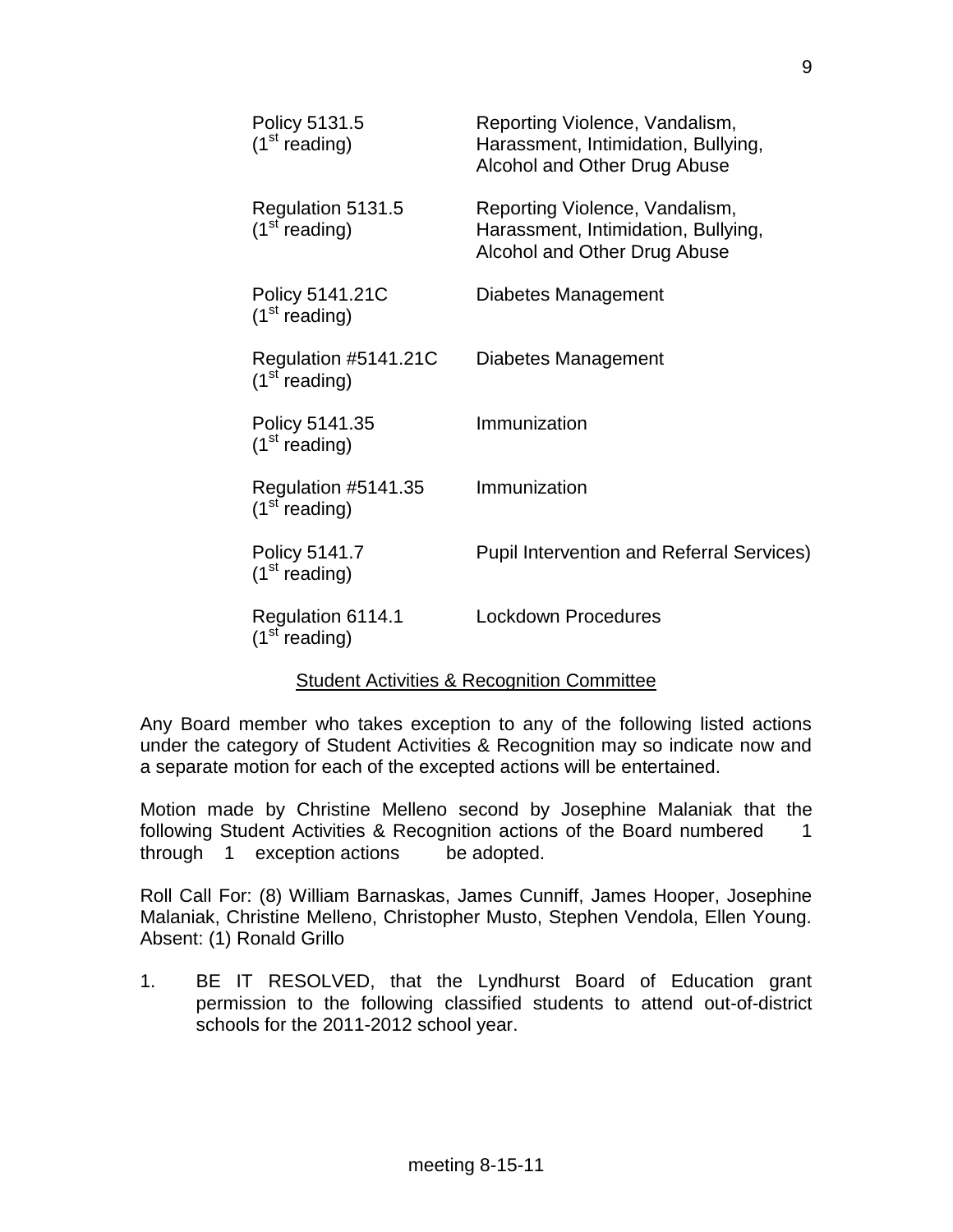# **SPECIAL EDUCATION 2011-2012**

| <b>Bergen County Special Services:</b>                                    |                |        |                       |                         |
|---------------------------------------------------------------------------|----------------|--------|-----------------------|-------------------------|
| <b>Norman Bleshman School</b>                                             |                |        |                       |                         |
| <b>Multiple Disabilities</b>                                              | 1              | @      | 65,600.00             | \$65,600.00             |
|                                                                           |                |        |                       |                         |
| <b>Bergen County Programs</b>                                             |                |        |                       |                         |
| <b>Auditory Impaired</b>                                                  | 3              | @      | 64,700.00             | 194,100.00              |
| <b>Pre-school Disabled</b>                                                | 1              | @      | 53,600.00             | 53,600.00               |
| <b>Autistic</b>                                                           | 3              | @      | 69,300.00             | 207,900.00              |
| <b>Emotionally Disturbed</b>                                              | 1              | @      | 95,800.00.            | 95,800.00               |
|                                                                           |                |        |                       | \$551,400.00            |
|                                                                           |                |        |                       |                         |
| <b>Bergen County Vocational H.S./Paramus Full Time</b>                    |                |        |                       |                         |
| <b>Other Health Impaired</b>                                              | 2              | @      | 26,100.00             | 52,200.00               |
| <b>Specific Learning Disabled</b>                                         | 4              | @      | 26,100.00             | 104,400.00              |
| <b>Multiply Disabled</b>                                                  |                | @<br>1 | 26,100.00             | 26,100.00               |
|                                                                           |                |        |                       | \$182,700.00            |
|                                                                           |                |        |                       |                         |
| Bergen County Vocational H.S./Paramus Shared Time                         |                |        |                       |                         |
| <b>Specific Learning Disabled</b>                                         | $\overline{2}$ | @      | 7,970.00              | 15,940.00               |
| <b>Multiply Disabled</b>                                                  | 3              | @      | 7,970.00              | 23,910.00               |
| <b>Other Health Impaired</b>                                              | 1              | @      | 7,970.00              | 7,970.00                |
|                                                                           |                |        |                       | \$47,820.00             |
|                                                                           |                |        |                       |                         |
| <b>Bergen County Additional Therapies (If Applicable)</b>                 |                |        |                       | To Be Determined        |
| Speech, Occupational Therapy and Physical Therapy                         |                |        |                       |                         |
| <b>South Bergen Jointure Commission:</b>                                  |                |        |                       |                         |
| <b>Autistic</b>                                                           | 12             | @      | 54,580.00             | 654,960.00              |
| Pre-school Disabled Full Day                                              | 1              | @      | 54,580.00             | 54,580.00               |
| <b>Emotionally Disturbed (BD)</b>                                         | $\overline{2}$ | @      | 46,830.00             | 93,660.00               |
| Middle/High School Program                                                | 10             | @      | 45,180.00             | 451,800.00              |
| <b>Shared Time High School Program</b>                                    |                | 1      | 22,590.00<br>$\omega$ | 22,590.00               |
|                                                                           |                |        |                       | \$1,277,590.00          |
|                                                                           |                |        |                       |                         |
| Transportation of Classified Students September - July 2012               |                |        |                       | Est. \$580,000.00       |
| <b>Occupational Therapy - In-district Students &amp; Home Instruction</b> |                |        |                       |                         |
|                                                                           |                |        |                       | <b>To Be Determined</b> |
| <b>Physical Therapy – In-district Students &amp; Home Instruction</b>     |                |        |                       |                         |
|                                                                           |                |        |                       | <b>To Be Determined</b> |
| Transitional Counselor-In-district Student                                |                |        |                       | 12% Share of Cost       |
|                                                                           |                |        |                       |                         |
| <b>Other Public Schools:</b>                                              |                |        |                       |                         |
| <b>Ridgefield Board of Education</b>                                      |                |        |                       |                         |
| <b>Specific Learning Disabled</b>                                         | 1              | @      | 29,238.53             | \$29,238.53             |
|                                                                           |                |        |                       |                         |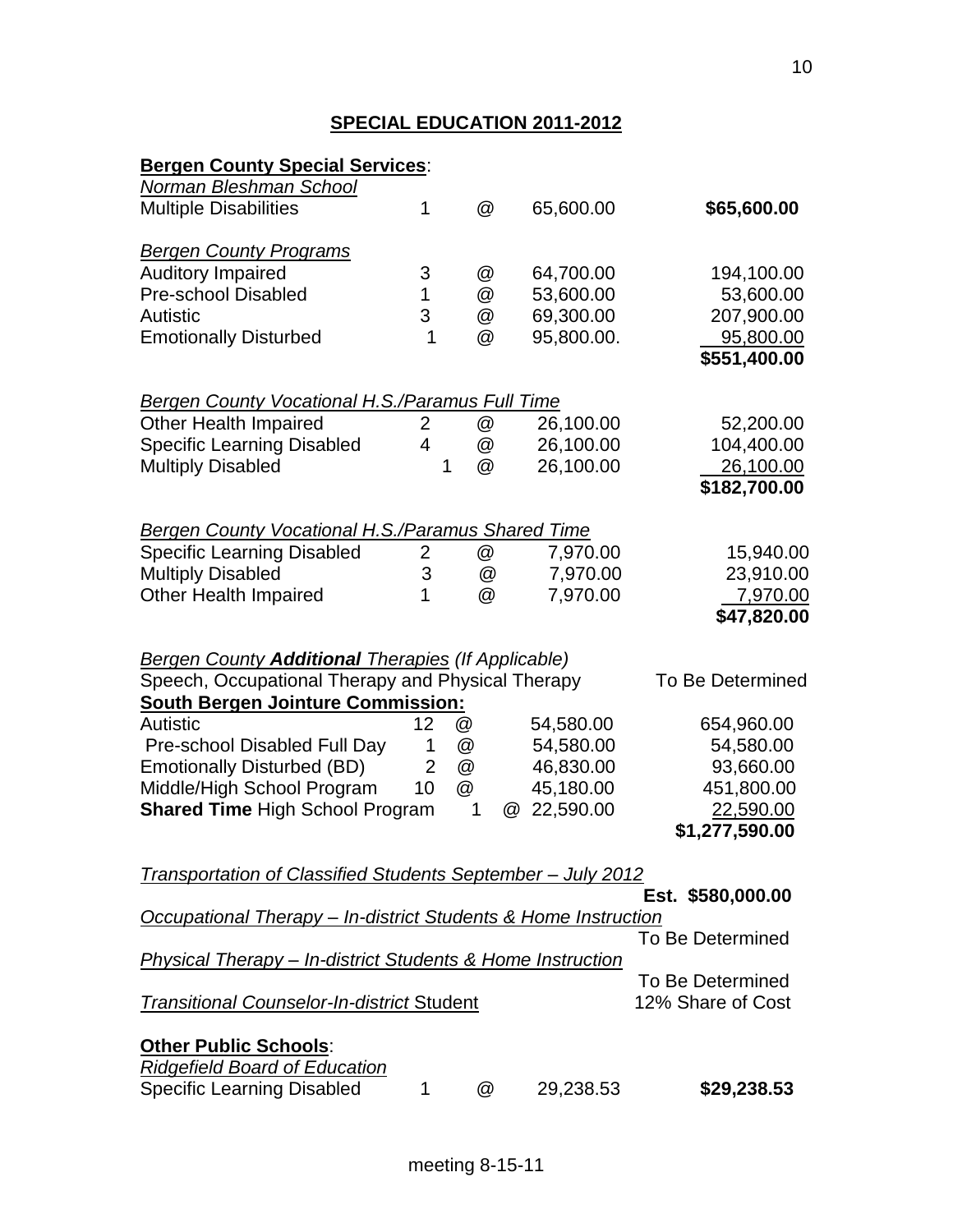| <b>Private Schools:</b>                                                           |                |                   |   |            |              |
|-----------------------------------------------------------------------------------|----------------|-------------------|---|------------|--------------|
| <b>Allegro School - Cedar Knolls</b>                                              |                |                   |   |            |              |
| <b>Autistic</b>                                                                   | 1              | @                 |   | 74,160.00  | \$74,160.00  |
| Banyan School - Fairfield                                                         |                |                   |   |            |              |
| <b>Multiply Disabled - Elementary</b>                                             | 1              | @                 |   | 38,520.00  | 38,520.00    |
| Multiply Disabled - High School                                                   | $\mathbf 1$    | @                 |   | 45,680.40  | 45,680.00    |
|                                                                                   |                |                   |   |            | \$84,200.40  |
| Community School - TeaneckMultiply Disabled 1                                     |                |                   | @ | 42,648.00  | \$42,648.00  |
| <u>ECLC – HoHoKus</u>                                                             |                |                   |   |            |              |
| <b>Autistic</b>                                                                   | $\overline{2}$ | @                 |   | 41,185.80  | \$82,371.60  |
| <u> Felician School – Lodi</u>                                                    |                |                   |   |            |              |
| <b>Multiply Disabled</b>                                                          | 1              | @                 |   | 42,883.20  | \$42,883.20  |
| Learning Center for Exceptional Children - Clifton                                |                |                   |   |            |              |
| <b>Multiply Disabled</b>                                                          | 1              | @                 |   | 53,106.10  | 53,106.10    |
| <b>Pre-school Disabled</b>                                                        | $\overline{2}$ | @                 |   | 53,106.10  | 106,212.20   |
| Personal Aide - PSD Student                                                       | 1              | @                 |   | 22,276.80  | 22,276.80    |
|                                                                                   |                |                   |   |            | \$181,595.10 |
| <u> New Beginnings – Fairfield</u>                                                |                |                   |   |            |              |
| <b>Autistic</b>                                                                   | 3              | @                 |   | 56,923.20  | \$170,769.60 |
| Passaic County CP Center - Clifton                                                |                |                   |   |            |              |
| <b>Multiply Disabled</b>                                                          | $\overline{2}$ | @                 |   | 59,738.40  | \$119,476.80 |
| <b>Sage Day - Mahwah &amp; Rochelle</b>                                           |                |                   |   |            |              |
| <b>Other Health Impaired</b>                                                      | 1              | @                 |   | 46,436.00  | 46,436.00    |
| <b>Emotionally Disturbed</b>                                                      | 1              | @                 |   | 46,436.00  | 46,436.00    |
|                                                                                   |                |                   |   |            | \$92,872.00  |
| <b>Douglass Outreach</b>                                                          |                |                   |   |            |              |
| Home Based Program                                                                |                |                   |   |            |              |
| Clinics & Coordinator (10 Mo.) 4 Hrs. 90.00/Hr                                    |                |                   |   | 360.00/Mo. | \$3,600.00   |
| <b>School Based Program</b><br>Consultation (10 Mo.)                              |                | 2 Hrs. 150.00/Hr. |   | 300.00/Mo. | \$3,600.00   |
|                                                                                   |                |                   |   |            |              |
| 2 ABA Therapists (L. G. & F. F.)<br>Extended School Yr. & School Yr. ABA & Clinic |                |                   |   | 30.00/Hr.  | \$7,260.00   |
|                                                                                   |                |                   |   |            |              |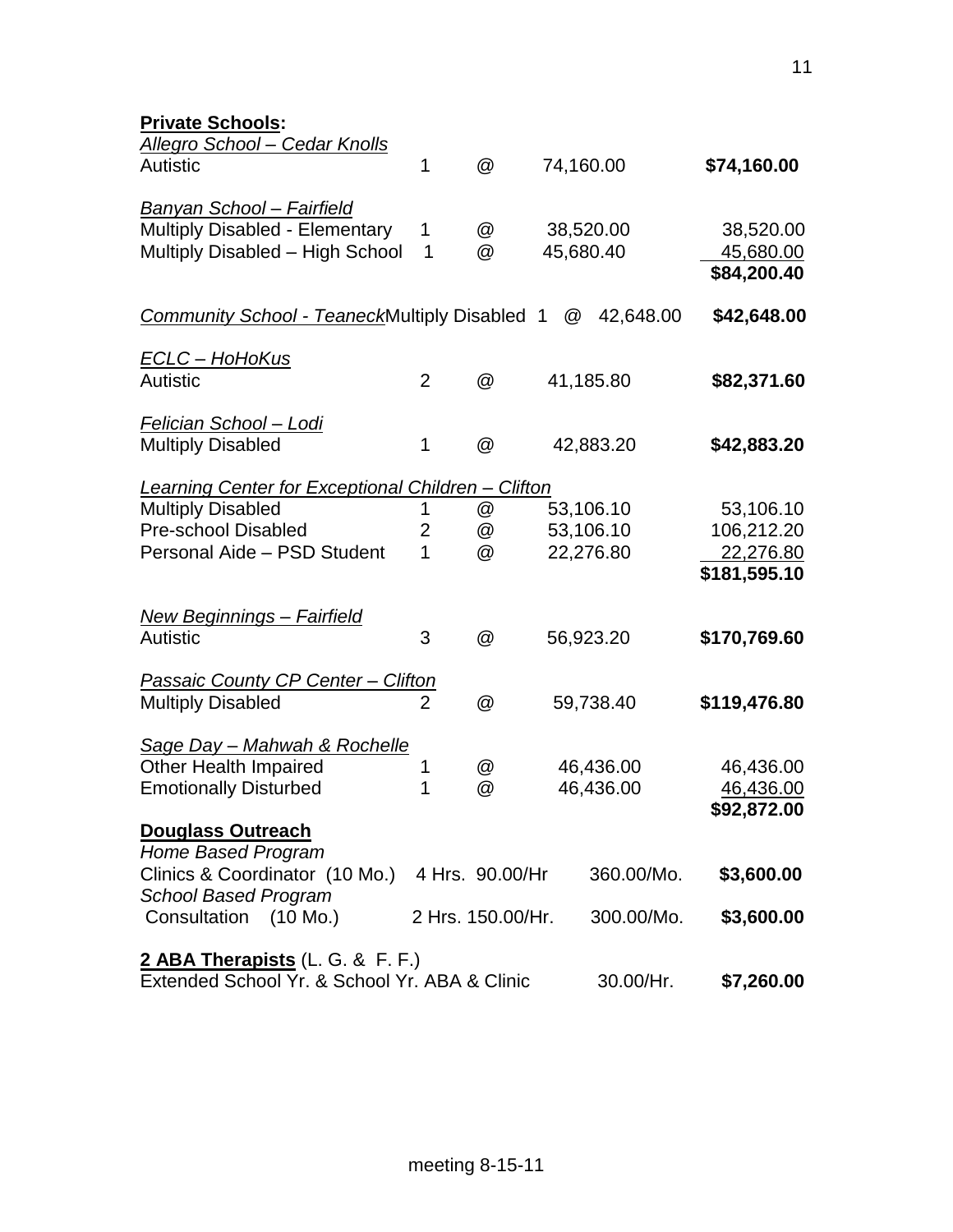Any Board member who takes exception to any of the following listed actions under the category of Personnel may so indicate now and a separate motion for each of the excepted actions will be entertained.

Motion made by Christine Melleno second by James Hooper that the following Personnel actions of the Board numbered 1 through 25 exception actions be adopted.

Roll Call For: (8) William Barnaskas, James Cunniff, James Hooper, Josephine Malaniak, Christine Melleno, Christopher Musto, Stephen Vendola, Ellen Young. Absent: (1) Ronald Grillo

- 1. BE IT RESOLVED, at the recommendation of Tracey L. Marinelli, Superintendent of Schools, that the Lyndhurst Board of Education accept the retirement of Joy Bilis, Columbus School Teacher, effective June 30, 2011, with regret.
- 2. BE IT RESOLVED, at the recommendation of Tracey L. Marinelli, Superintendent of Schools, that the Lyndhurst Board of Education appoint Gina M. Petrassi as a Grade 2 Teacher at Franklin School for the 2011- 2012 school year, effective September 1, 2011, at a salary of \$50,515.00 (BA Step 2). Employment will be provisional, subject to authorization approval for emergent hiring pending completion of criminal history background check, and subject to submission of all required application documents. This is a replacement position.
- 3. BE IT RESOLVED, at the recommendation of Tracey L. Marinelli, Superintendent of Schools, that the Lyndhurst Board of Education appoint Lauren Harvey as Special Education Math Teacher at Lyndhurst High School for the 2011-2012 school year, effective September 1, 2011, at a salary of \$57,515.00 (MA Step 1). Employment will be provisional, subject to authorization approval for emergent hiring pending completion of criminal history background check, and subject to submission of all required application documents. This is a replacement position.
- 4. BE IT RESOLVED, at the recommendation of Tracey L. Marinelli, Superintendent of Schools, that the Lyndhurst Board of Education appoint Michael Valle, Lyndhurst High School Business Teacher for the 2011- 2012 school year, effective September 1, 2011, at a salary of \$53,915.00 (BA+30, Step 2). Employment will be provisional, subject to authorization approval for emergent hiring pending completion of criminal history background check, and subject to submission of all required application documents. This is a replacement position.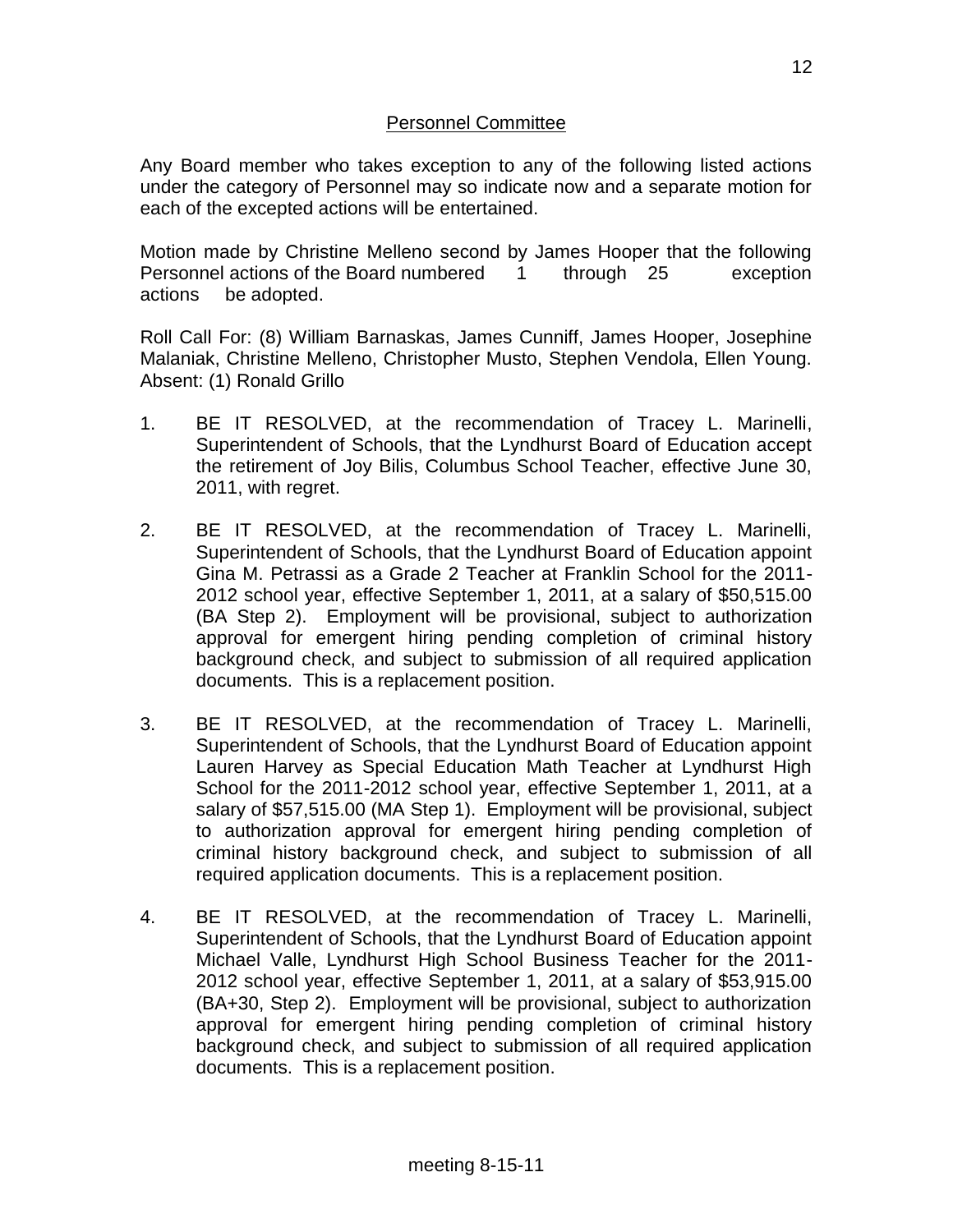5. BE IT RESOLVED, at the recommendation of Tracey L. Marinelli, Superintendent of Schools, that the Lyndhurst Board of Education approve the following transfer for the 2011-2012 school year, effective September 1, 2011.

Teresa Sandomenico From: Franklin To: Columbus

6. BE IT RESOLVED, at the recommendation of Tracey L. Marinelli, Superintendent of Schools, that the Lyndhurst Board of Education approve the following bus aides for the 2011-2012 school year.

| Diana Robie        | Barbara Romanski |
|--------------------|------------------|
| Johana Garlepp     | Kim Dunaj        |
| Debra Calandriello |                  |

7. BE IT RESOLVED, at the recommendation of Tracey L. Marinelli, Superintendent of Schools, that the Lyndhurst Board of Education grant permission to the following employee to work during the summer of 2011 with athletic physicals.

Linda Webb 30 hours

8. BE IT RESOLVED, at the recommendation of Tracey L. Marinelli, Superintendent of Schools, that the Lyndhurst Board of Education approve the following lunch and breakfast aides for the 2011-2012 school year.

Breakfast

Maria Giancola – Lincoln School Deborah Lodato – Lincoln School (substitute) Barbara Moraski – Columbus School Monira Sawires – Washington School

Lunch

Laura Pugh – Franklin School Barbara O'Rourke – Jefferson School Judy Tunnell – Jefferson School Dana Vigna – Jefferson School Lisa DeFlippo – Jefferson School

9. BE IT RESOLVED, at the recommendation of Tracey L. Marinelli, Superintendent of Schools, that the Lyndhurst Board of Education file for a request for a waiver to the Bergen County Superintendent of Schools for Administrative Code N.J.A.C. 6:8-3.3, Principal Assigned to More Than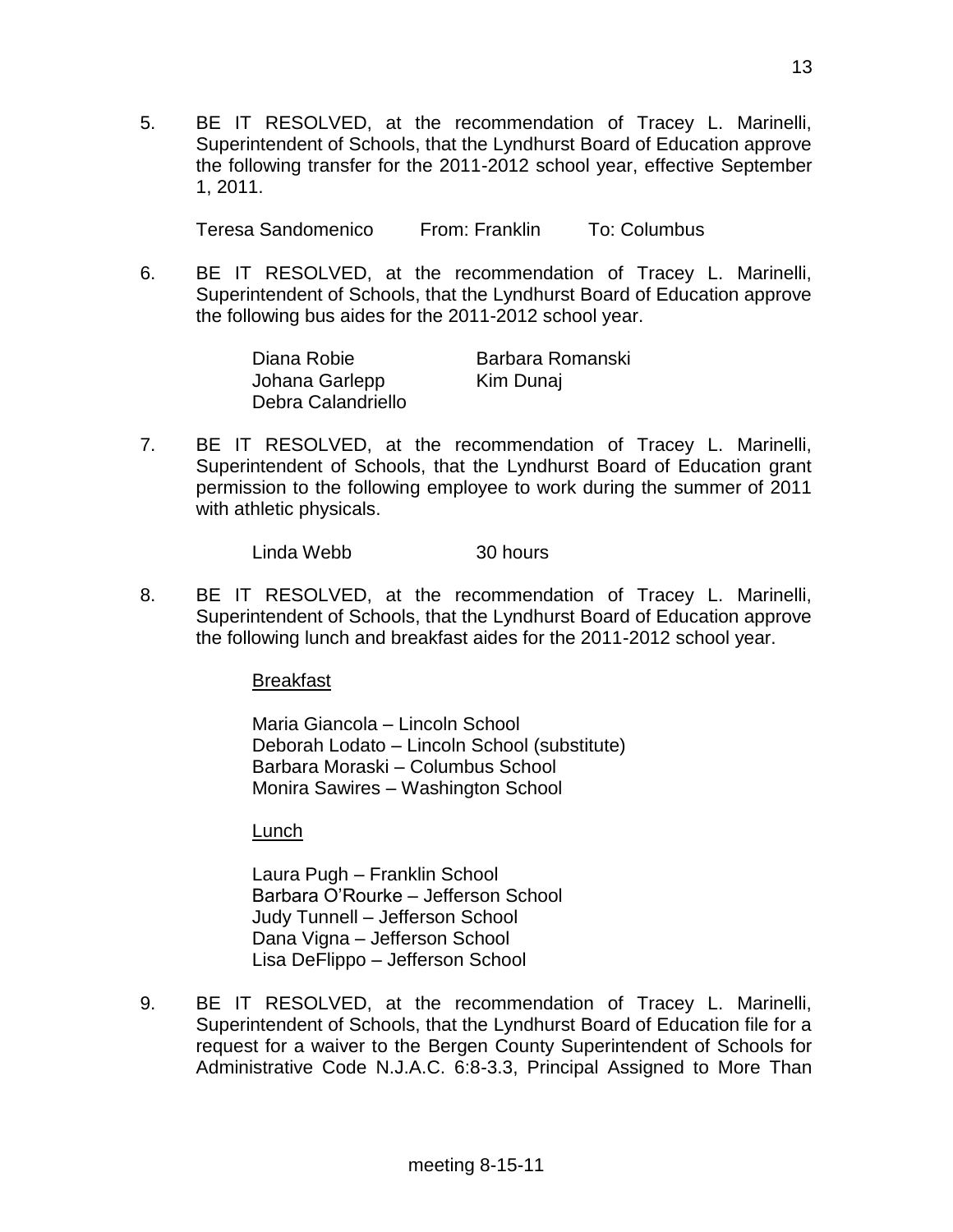One School Building, requesting approval for the 2011-2012 school year for Joseph Vastola, Principal of Columbus and Lincoln Schools.

10. BE IT RESOLVED, at the recommendation of Tracey L. Marinelli, Superintendent of Schools, that the Lyndhurst Board of Education approve the following Professional Development Opportunities.

| Shawna DeMarco<br><b>High School</b> | 10/10/11, College Board Professional<br>Development Wkshp-English Lit &<br>Comp. - approx. \$182.00                                                                                                   |
|--------------------------------------|-------------------------------------------------------------------------------------------------------------------------------------------------------------------------------------------------------|
| James Hooper<br><b>Board Member</b>  | 9/10/11, NJSBA, Preparing for<br>Bargaining - approx. \$125.00<br>9/24/11, NJSBA, Intermediate<br>Bargaining - approx. \$125.00<br>9/27/11, NJSBA, Fall Public Relations<br>Forum $-$ approx. \$50.00 |
| <b>William Barnaskas</b>             | 9/24/11, NJSBA, Intermediate                                                                                                                                                                          |
| <b>Board Member</b>                  | Bargaining - approx. \$125.00                                                                                                                                                                         |
| <b>Christopher Musto</b>             | 9/27/11, NJSBA, Fall Public Relations                                                                                                                                                                 |
| <b>Board Member</b>                  | Forum $-$ approx. \$50.00                                                                                                                                                                             |
| Maryann Mule                         | 7/28/11, Personality Disorders                                                                                                                                                                        |
| <b>High School</b>                   | approx. \$200.00                                                                                                                                                                                      |
| <b>Veronica Conte</b>                | 10/26/11, Back to Basics: Challenges                                                                                                                                                                  |
| <b>Nurse</b>                         | for the Next Decade - approx. \$200.00                                                                                                                                                                |
| Jill Tozduman<br><b>High School</b>  | 10/6,7/11 and 1/9/12, Post Traumatic<br><b>Stress Management &amp; Suicide</b><br>Response - approx. \$210.00                                                                                         |
| Maryann Mule<br><b>High School</b>   | 10/6,7/11 and 1/9/12, Post Traumatic<br><b>Stress Management &amp; Suicide</b><br>Response – approx. \$135.00                                                                                         |

11. BE IT RESOLVED, at the recommendation of Tracey L. Marinelli, Superintendent of Schools, that the Lyndhurst Board of Education place the following employees on the proper step of the salary guide.

Pat Vasto From: [MA+30@\\$99,705.00](mailto:MA+30@$99,705.00) To: [MA+45@\\$103,705.00](mailto:MA+45@$103,705.00) LuAnne Wagner From: [MA+30@\\$97,505.00](mailto:MA+30@$97,505.00) To: [MA+45@\\$103,305.00](mailto:MA+45@$103,305.00) Meghan Marmora From: [BA@\\$51,315.00](mailto:BA@$51,315.00) To: [MA@\\$58,715.00](mailto:MA@$58,715.00) Maryann Mule From: [MA@\\$70,458.00](mailto:MA@$70,458.00) To: [MA+30@\\$75,258.00](mailto:MA+30@$75,258.00)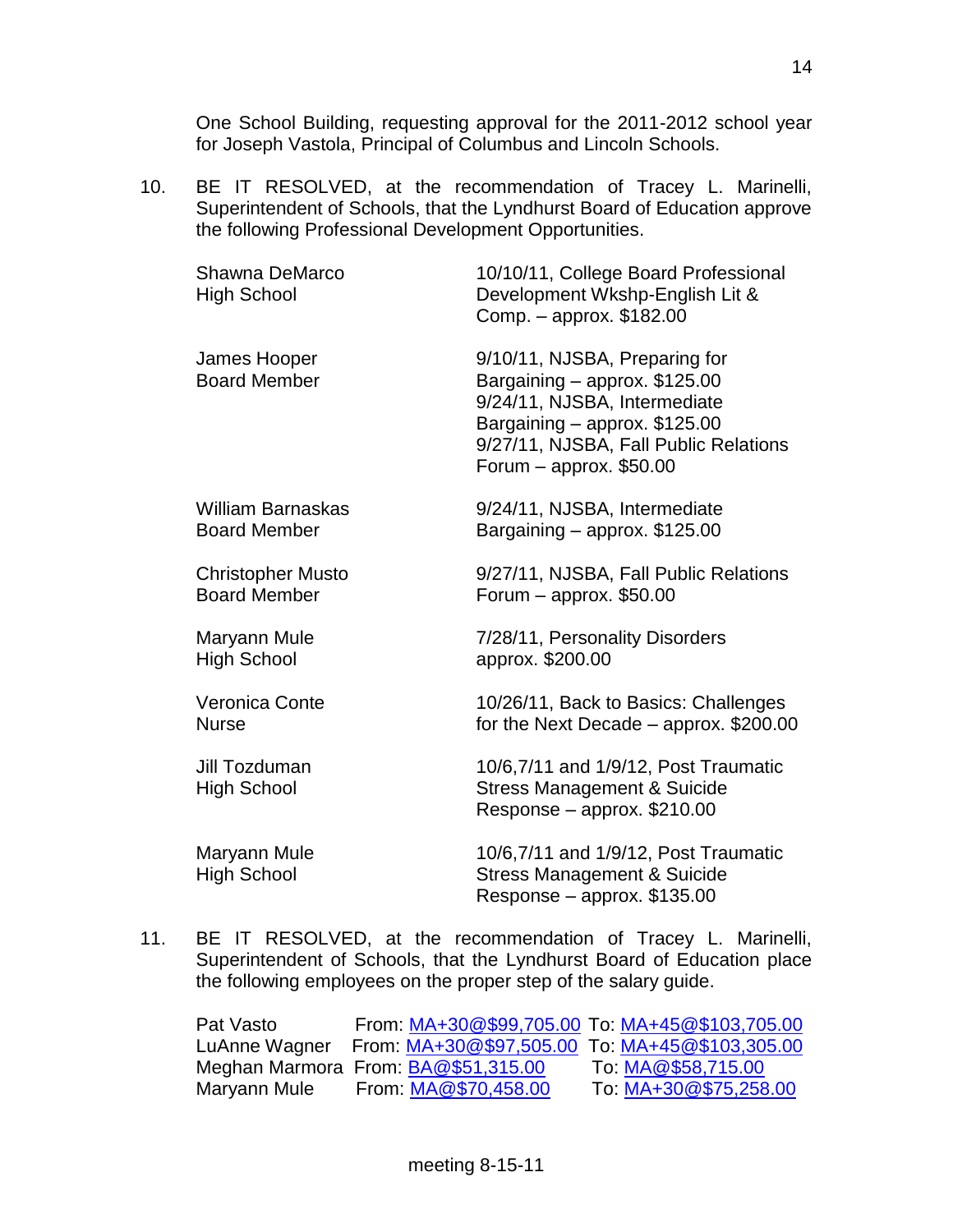Kelly Chua From: [MA@\\$58,715.00](mailto:MA@$58,715.00) To: [MA+30@\\$62,715.00](mailto:MA+30@$62,715.00) Diane Jankowski From: [MA+30@\\$88,945.00](mailto:MA+30@$88,945.00) To: MA+45@\$92,945.00

- 12. BE IT RESOLVED, at the recommendation of Tracey L. Marinelli, Superintendent of Schools, that the Lyndhurst Board of Education approve Diane Jankowski as team leader for I&RS for the 2011-2012 school year. Ms. Jankowski will also assist Maryann Mule with 504s.
- 13. BE IT RESOLVED, at the recommendation of Tracey L. Marinelli, Superintendent of Schools, that the Lyndhurst Board of Education appoint Anthony Immediate as Assistant Volleyball Coach for the Fall 2011 season, at a stipend of  $$4,752.00$  (1<sup>st</sup> step).
- 14. BE IT RESOLVED, at the recommendation of Tracey L. Marinelli, Superintendent of Schools, that the Lyndhurst Board of Education approve the following watchpersons for the 2011-2012 school year.

| Debbie Consalvo      | Lynda Day           |
|----------------------|---------------------|
| Kim Dunaj            | John Dunaj          |
| Linda Kost           | Patti Woods         |
| <b>Steve Cortese</b> | <b>Ralph Andreu</b> |
| Ann Mezzina          | Michael Flanagan    |

- 15. BE IT RESOLVED, at the recommendation of Tracey L. Marinelli, Superintendent of Schools, that the Lyndhurst Board of Education appoint Lynette Fata as a 1:1 aide for a special education student at Lincoln School, grade 1, for the 2011-2012 school year. Employment will be provisional, subject to authorization approval for emergent hiring pending completion of criminal history background check, and subject to submission of all required application documents.
- 16. BE IT RESOLVED, at the recommendation of Tracey L. Marinelli, Superintendent of Schools, that the Lyndhurst Board of Education appoint Joanne Guirland as a 1:1 aide for a special education student at Washington School (Prevost Building), Pre-K 3 program, for the 2011-12 school year. Employment will be provisional, subject to authorization approval for emergent hiring pending completion of criminal history background check, and subject to submission of all required application documents.
- 17. BE IT RESOLVED, at the recommendation of Tracey L. Marinelli, Superintendent of Schools, that the Lyndhurst Board of Education approve Percussion Instructor for the 2011-2012 school year.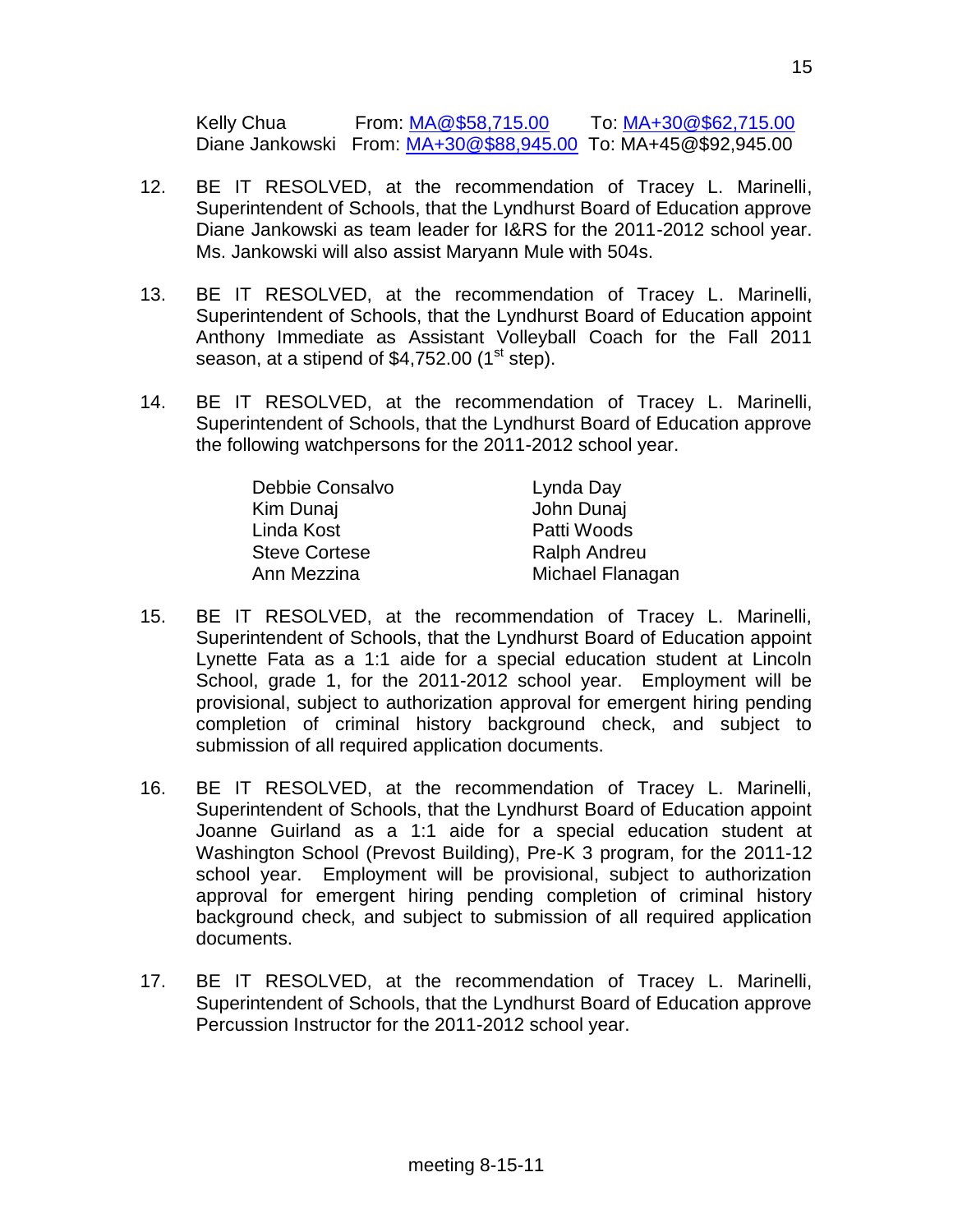- 18. BE IT RESOLVED, at the recommendation of Tracey L. Marinelli, Superintendent of Schools, that the Lyndhurst Board of Education approve the position of Middle School Play Director for the 2011-2012 school year.
- 19. BE IT RESOLVED, at the recommendation of Tracey L. Marinelli, Superintendent of Schools, that the Lyndhurst Board of Education approve all job descriptions on file in the Superintendent's Office.
- 20. BE IT RESOLVED, at the recommendation of Tracey L. Marinelli, Superintendent of Schools, that the Lyndhurst Board of Education approve the following for the 2011-2012 school year. Employment will be provisional, subject to authorization approval for emergent hiring pending completion of criminal history background check, and subject to submission of all required application documents.

Philip Wagner Part-time Custodian

- 21. BE IT RESOLVED, at the recommendation of Tracey L. Marinelli, Superintendent of Schools, that the Lyndhurst Board of Education accept the resignation of Joseph Coffaro, degreed aide for the High School Self-Contained Program, effective immediately, with regret.
- 22. BE IT RESOLVED, at the recommendation of Tracey L. Marinelli, Superintendent of Schools, that the Lyndhurst Board of Education appoint Tami Shellhamer as an aide for the Lyndhurst High School Transition Resource Program for the 2011-2012 school year. Employment will be provisional, subject to authorization approval for emergent hiring pending completion of criminal history background check, and subject to submission of all required application documents.
- 23. BE IT RESOLVED, that the Lyndhurst Board of Education approve the following non-paid positions:

Bullying Coordinator: Tracey L. Marinelli, Superintendent

- Bullying Specialists: Columbus/Lincoln Joseph Vastola, Principal Franklin Joseph DeCorso, Principal Jefferson Robert Giangeruso, Principal Roosevelt Peter Strumolo, Principal Washington Nicholas Coffaro, Principal High School Maryann Mule'
- 24. BE IT RESOLVED, that the Lyndhurst Board of Education accept the resignation of Dennis McSweeney as Lyndhurst High School Head Wrestling Coach.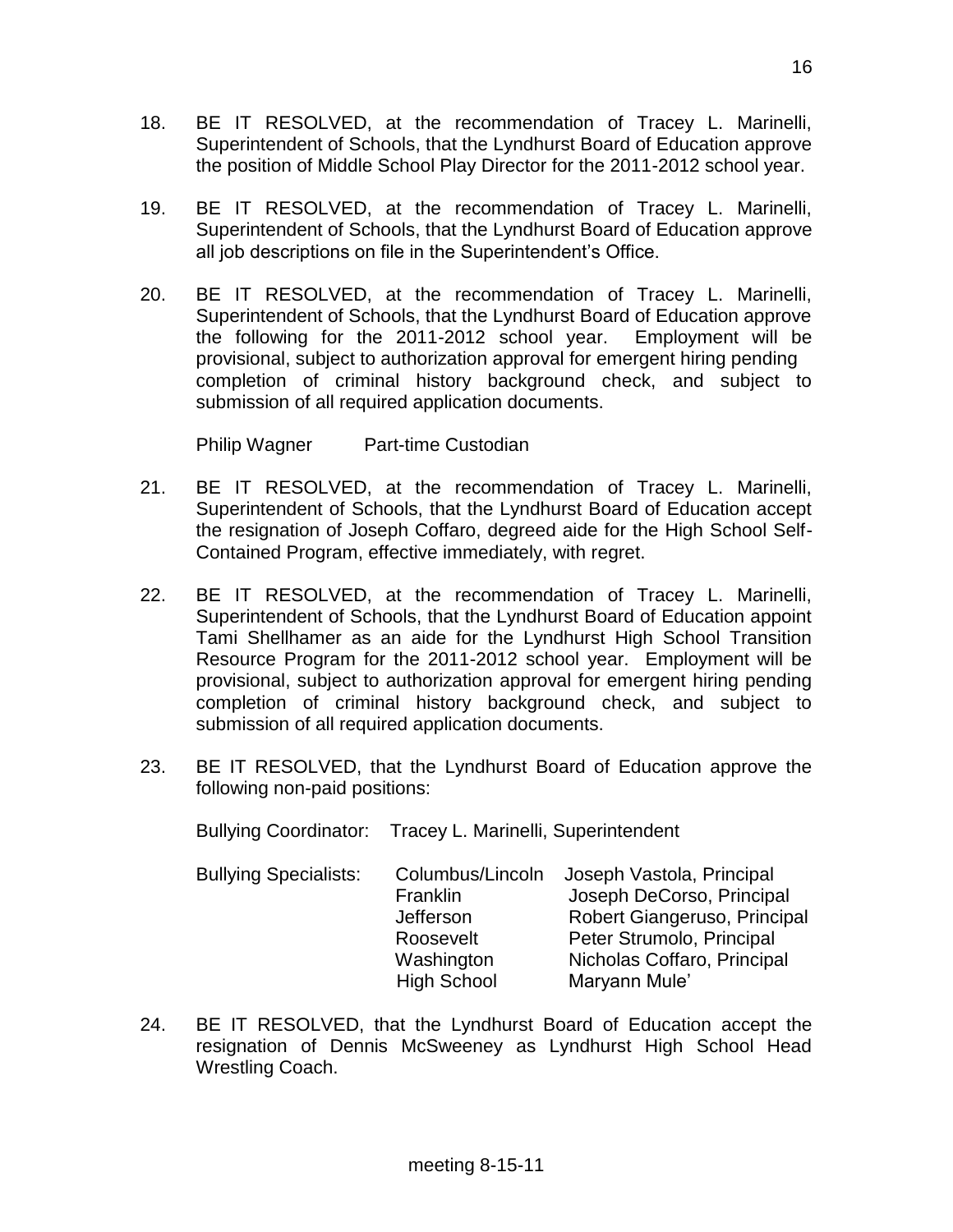25. BE IT RESOLVED, at the recommendation of Tracey L. Marinelli, Superintendent of Schools, that the Lyndhurst Board of Education approve the attached list of substitute teachers for the 2011-2012 school year. Employment will be provisional, subject to authorization approval for emergent hiring pending completion of criminal history background check, and subject to submission of all required application documents.

# **Presentation**

Superintendent Tracey Marinelli presented Joy Bilis, former Columbus School Teacher, with a plaque and watch upon her retirement from the Lyndhurst Public Schools.

#### New Business

- 1. James Hooper reminded everyone about the "Battle of the Bands" on Thursday, August 18<sup>th</sup> at 7:00 p.m., Lyndhurst High School Auditorium.
- 2. Christine Melleno spoke about the special education parent open house on August 25<sup>th</sup>. There will be student chaperones. The next parent meeting will be September 22<sup>nd</sup>.
- 3. James Hooper spoke about the Performing Arts Committee and talked about the play options – "Arsenic and Old Lace", "Snow Angel", "It's a Wonderful Life" and 2012 Spring Musical – "Damn Yankees", "Annie", "Footloose", "Once Upon a Mattress", "A Funny Thing Happened on the Way to the Forum".

## Superintendent's Report

Tracy Marinelli thanked the Sedlock Family for allowing the Lyndhurst High School Peer Group to hold their Peer Retreat in their shore home, saving the district money.

Tracey Marinelli talked about the recent meeting the Facility Upgrade Committee had and that they are surging ahead regarding the December  $13^{th}$  referendum.

# Public Comments

Agenda Items and Non-Agenda Items

None